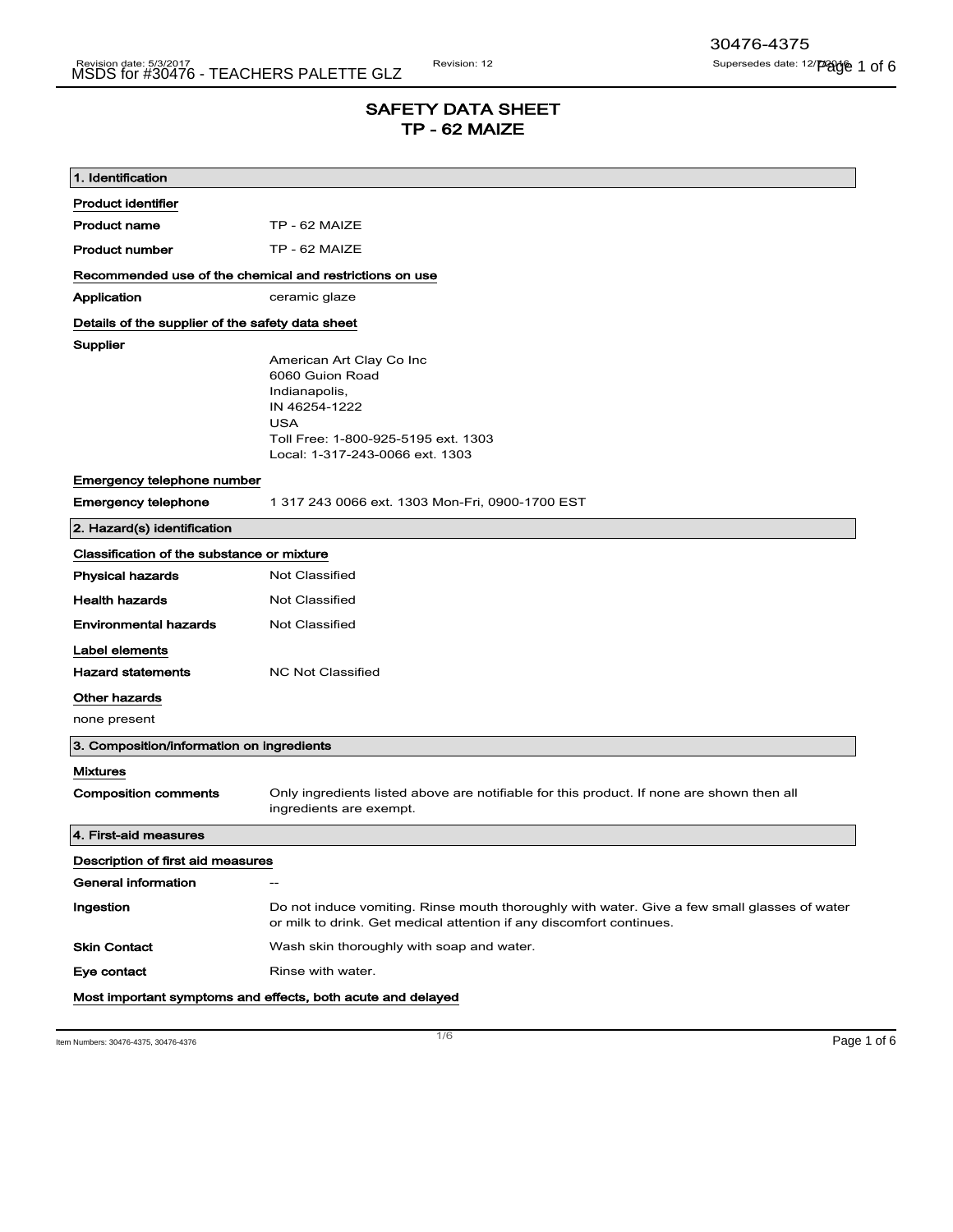| Inhalation                                                   | Read Section 2 for any specific precautions associated with this product. In general, breathing<br>any type of dust / mist can and may aggravate irritation of the throat and lungs.                                                                                                                        |  |  |
|--------------------------------------------------------------|-------------------------------------------------------------------------------------------------------------------------------------------------------------------------------------------------------------------------------------------------------------------------------------------------------------|--|--|
| Ingestion                                                    | Read Section 2 for any specific precautions associated with the use of this product. Products<br>with specific warnings about ingestion will give guidance there.                                                                                                                                           |  |  |
| Skin contact                                                 | Read Section 2 for any specific precautions associated with the use of this product. In general<br>most ceramic glazes, clays and special products will tend to have a drying effect on the skin<br>and may cause some sensitivity to users with sensitive skin.                                            |  |  |
| Eye contact                                                  | Read Section 2 for any specific precautions associated with the use of this product. In general<br>most ceramic and special products contain materials that maybe abrasive to eyes. Keeping<br>materials from contacting the eyes is prudent. If contact does occur, flush with clean water, do<br>not rub. |  |  |
|                                                              | Indication of immediate medical attention and special treatment needed                                                                                                                                                                                                                                      |  |  |
| Notes for the doctor                                         | Treat symptomatically.                                                                                                                                                                                                                                                                                      |  |  |
| 5. Fire-fighting measures                                    |                                                                                                                                                                                                                                                                                                             |  |  |
| Extinguishing media                                          |                                                                                                                                                                                                                                                                                                             |  |  |
| Suitable extinguishing media                                 | Use fire-extinguishing media suitable for the surrounding fire.                                                                                                                                                                                                                                             |  |  |
| Special hazards arising from the substance or mixture        |                                                                                                                                                                                                                                                                                                             |  |  |
| Specific hazards                                             | The product is not believed to present a hazard due to its physical nature.                                                                                                                                                                                                                                 |  |  |
| Advice for firefighters                                      |                                                                                                                                                                                                                                                                                                             |  |  |
| Special protective equipment<br>for firefighters             | Use protective equipment appropriate for surrounding materials.                                                                                                                                                                                                                                             |  |  |
| 6. Accidental release measures                               |                                                                                                                                                                                                                                                                                                             |  |  |
|                                                              |                                                                                                                                                                                                                                                                                                             |  |  |
|                                                              | Personal precautions, protective equipment and emergency procedures                                                                                                                                                                                                                                         |  |  |
| Personal precautions                                         | For personal protection, see Section 8.                                                                                                                                                                                                                                                                     |  |  |
| <b>Environmental precautions</b>                             |                                                                                                                                                                                                                                                                                                             |  |  |
| <b>Environmental precautions</b>                             | Please read Section 2 completely. If any environmental warnings such as; H411 or H412 are<br>listed in Section 2, please use appropriate procedures when disposing of product and<br>container. Do not put materials into waterways or sewers.                                                              |  |  |
| Methods and material for containment and cleaning up         |                                                                                                                                                                                                                                                                                                             |  |  |
| Methods for cleaning up                                      | Collect spillage for reclamation or absorb in vermiculite, dry sand or similar material                                                                                                                                                                                                                     |  |  |
| Reference to other sections                                  | For waste disposal, see Section 13. For personal protection, see Section 8.                                                                                                                                                                                                                                 |  |  |
| 7. Handling and storage                                      |                                                                                                                                                                                                                                                                                                             |  |  |
| Precautions for safe handling                                |                                                                                                                                                                                                                                                                                                             |  |  |
| <b>Usage precautions</b>                                     | Read label before use. Do not eat, drink or smoke when using this product. Good personal<br>hygiene procedures should be implemented. Wash hands and any other contaminated areas<br>of the body with soap and water before leaving the work site.                                                          |  |  |
| Conditions for safe storage, including any incompatibilities |                                                                                                                                                                                                                                                                                                             |  |  |
| Storage precautions                                          | Store in tightly-closed, original container in a dry and cool place.                                                                                                                                                                                                                                        |  |  |
| Specific end uses(s)                                         |                                                                                                                                                                                                                                                                                                             |  |  |

 $\frac{1}{2}$  Item Numbers: 30476-4375, 30476-4376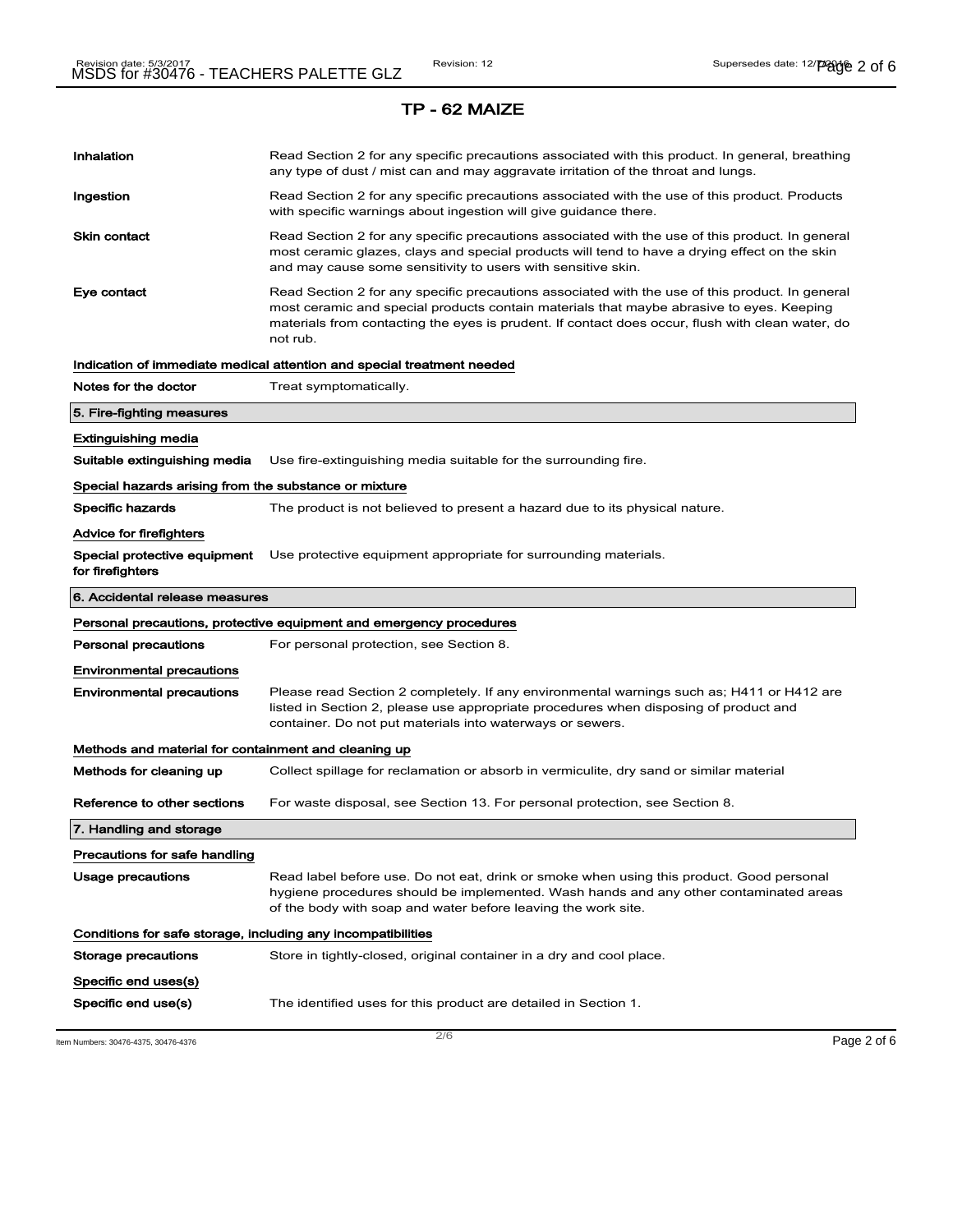## 8. Exposure Controls/personal protection

| Ingredient comments                 | Only ingredients listed n Section 3 are notifiable for this product. If none are shown then all<br>ingredients are exempt.                                                                                           |
|-------------------------------------|----------------------------------------------------------------------------------------------------------------------------------------------------------------------------------------------------------------------|
| <b>Exposure controls</b>            |                                                                                                                                                                                                                      |
| Appropriate engineering<br>controls | No specific ventilations requirements unless the "FAN" pictogram is shown above or specified<br>in Section 2.                                                                                                        |
| Eye/face protection                 | No specific eye protection required unless the "EYE PROTECTION" pictogram is shown<br>above or specified in Section 2.                                                                                               |
| <b>Hand protection</b>              | No specific hand protection required unless the "HAND PROTECTION" pictogram is shown<br>above or specified in Section 2.                                                                                             |
| Hygiene measures                    | Using good personal hygiene practices is always appropriate. Keeping a clean work space,<br>cleaning up properly when done, and not eating, drinking or smoking when using this product.                             |
| Respiratory protection              | No specific respiratory protection required unless the "RESPIRATOR" pictogram is shown<br>above or specified in Section 2. Using the appropriate certified protection for the operation is<br>important if required. |

## 9. Physical and Chemical Properties

| Information on basic physical and chemical properties |                           |
|-------------------------------------------------------|---------------------------|
| Appearance                                            | Colored liquid.           |
| Color                                                 | Various colors.           |
| Odor                                                  | Almost odorless.          |
| <b>Odor threshold</b>                                 | No information available. |
| pH                                                    | $6 - 8$                   |
| <b>Melting point</b>                                  | No information available. |
| Initial boiling point and range                       | No information available. |
| <b>Flash point</b>                                    | No information available. |
| <b>Evaporation rate</b>                               | No information available. |
| Flammability (solid, gas)                             | No information available. |
| Upper/lower flammability or<br>explosive limits       | No information available. |
| Vapor pressure                                        | No information available. |
| <b>Relative density</b>                               | Greater than 1.0          |
| Solubility(ies)                                       | Not applicable.           |
| <b>Partition coefficient</b>                          | No information available. |
| Auto-ignition temperature                             | Not applicable.           |
| <b>Decomposition Temperature</b>                      | No information available. |
| <b>Viscosity</b>                                      | No information available. |
| <b>Explosive properties</b>                           | none                      |
| Oxidizing properties                                  | none                      |

Item Numbers: 30476-4375, 30476-4376  $P$ age 3 of 6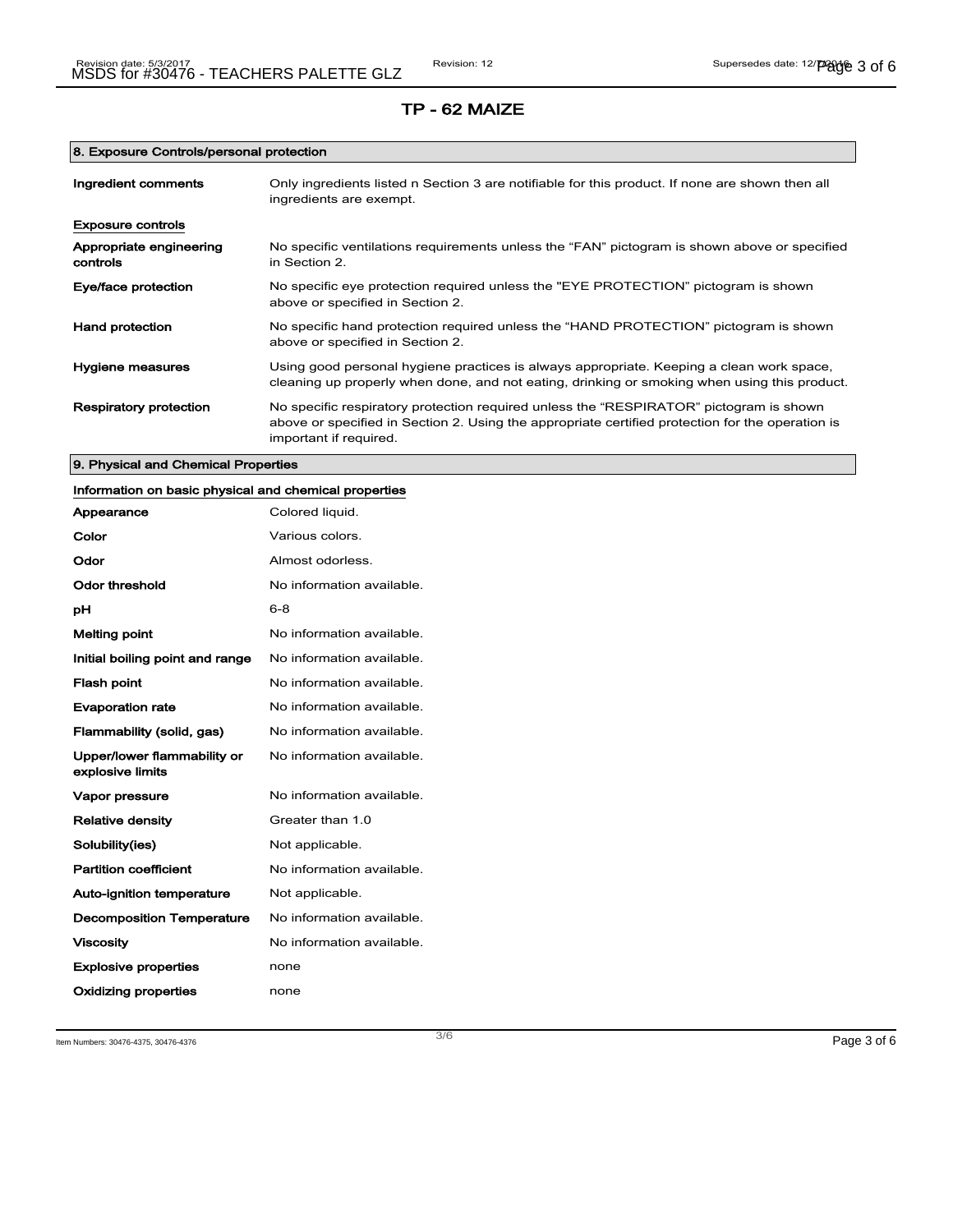| Other information                     | Not applicable.                                                                                                                                                                                                                                |
|---------------------------------------|------------------------------------------------------------------------------------------------------------------------------------------------------------------------------------------------------------------------------------------------|
| 10. Stability and reactivity          |                                                                                                                                                                                                                                                |
| Reactivity                            | There are no known reactivity hazards associated with this product.                                                                                                                                                                            |
| <b>Stability</b>                      | No particular stability concerns.                                                                                                                                                                                                              |
| Possibility of hazardous<br>reactions | None known.                                                                                                                                                                                                                                    |
| <b>Conditions to avoid</b>            | None known.                                                                                                                                                                                                                                    |
| <b>Materials to avoid</b>             | None known.                                                                                                                                                                                                                                    |
| Hazardous decomposition<br>products   | None known.                                                                                                                                                                                                                                    |
| 11. Toxicological information         |                                                                                                                                                                                                                                                |
| Information on toxicological effects  |                                                                                                                                                                                                                                                |
| <b>Toxicological effects</b>          | Please read Section 2 thoroughly to understand the toxicological risks, (if any) and<br>precautions for safe use (if any).                                                                                                                     |
| Skin corrosion/irritation             |                                                                                                                                                                                                                                                |
| <b>Skin sensitization</b>             |                                                                                                                                                                                                                                                |
| <b>Skin sensitization</b>             | Based on available data the classification criteria are not met.                                                                                                                                                                               |
| Eye contact                           | May cause temporary eye irritation.                                                                                                                                                                                                            |
| 12. Ecological Information            |                                                                                                                                                                                                                                                |
| Ecotoxicity                           | Please read Section 2 completely. If any environmental warnings such as; H411 or H412 are<br>listed in Section 2, please use appropriate procedures when disposing of product and<br>container. Do not put materials into waterways or sewers. |
| <b>Toxicity</b>                       | Please read Section 2 completely. If any environmental warnings such as; H411 or H412 are<br>listed in Section 2, please use appropriate procedures when disposing of product and<br>container. Do not put materials into waterways or sewers. |
| Persistence and degradability         |                                                                                                                                                                                                                                                |
| Persistence and degradability         | No data available.                                                                                                                                                                                                                             |
| <b>Biodegradation</b>                 | Not inherently biodegradable.                                                                                                                                                                                                                  |
| <b>Bioaccumulative potential</b>      |                                                                                                                                                                                                                                                |
| <b>Partition coefficient</b>          | No information available.                                                                                                                                                                                                                      |
| Mobility in soil                      |                                                                                                                                                                                                                                                |
| <b>Mobility</b>                       | Semi-mobile.                                                                                                                                                                                                                                   |
| Other adverse effects                 |                                                                                                                                                                                                                                                |
| Other adverse effects                 | None known.                                                                                                                                                                                                                                    |
|                                       |                                                                                                                                                                                                                                                |

Item Numbers: 30476-4375, 30476-4376  $\,$  Page 4 of 6  $\,$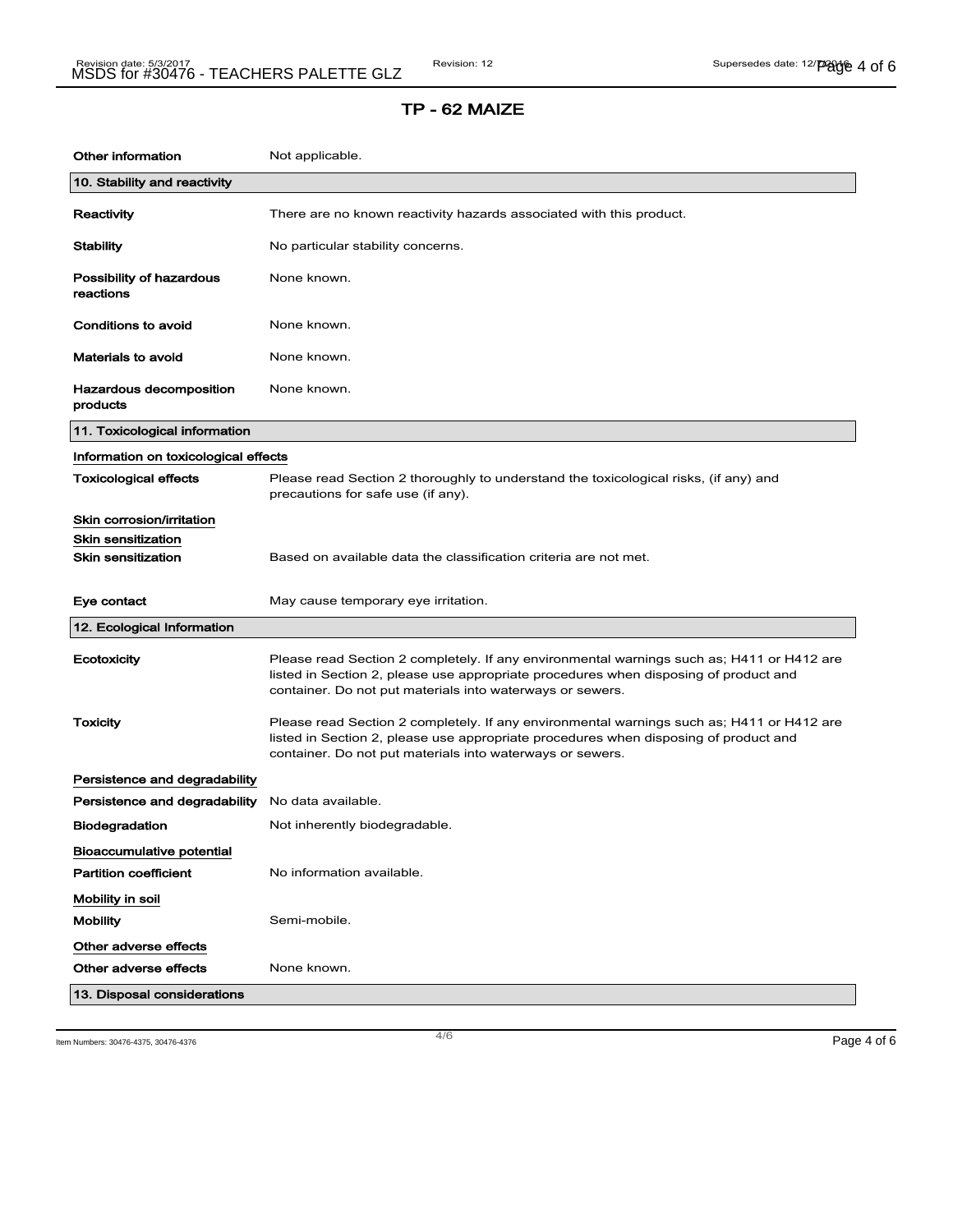### Waste treatment methods

General information **Dispose of waste product or used containers in accordance with local regulations When** handling waste, the safety precautions applying to handling of the product should be considered.

### 14. Transport information

General The product is not covered by international regulations on the transport of dangerous goods (IMDG, IATA, DOT).

#### UN Number

Not applicable.

#### UN proper shipping name

Not applicable.

#### Transport hazard class(es)

No transport warning sign required.

#### Packing group

Not applicable.

#### Environmental hazards

#### Environmentally Hazardous Substance

Please refer to Section 2 for any environmental hazards associated with this product. If H411/H412 warnings are shown then please verify packaging and labeling requirements for larger volumes.

#### Special precautions for user

Not applicable.

#### Transport in bulk according to Not applicable. Annex II of MARPOL 73/78

and the IBC Code

## 15. Regulatory information

#### US State Regulations

## California Proposition 65 Carcinogens and Reproductive Toxins

None of the ingredients are listed or exempt.

### Massachusetts "Right To Know" List

Hydrated Aluminium Silicate 1-5% 2-aminoethanol  $1%$ 

#### Rhode Island "Right To Know" List

Hydrated Aluminium Silicate

1-5%

2-aminoethanol

 $1%$ 

## Minnesota "Right To Know" List